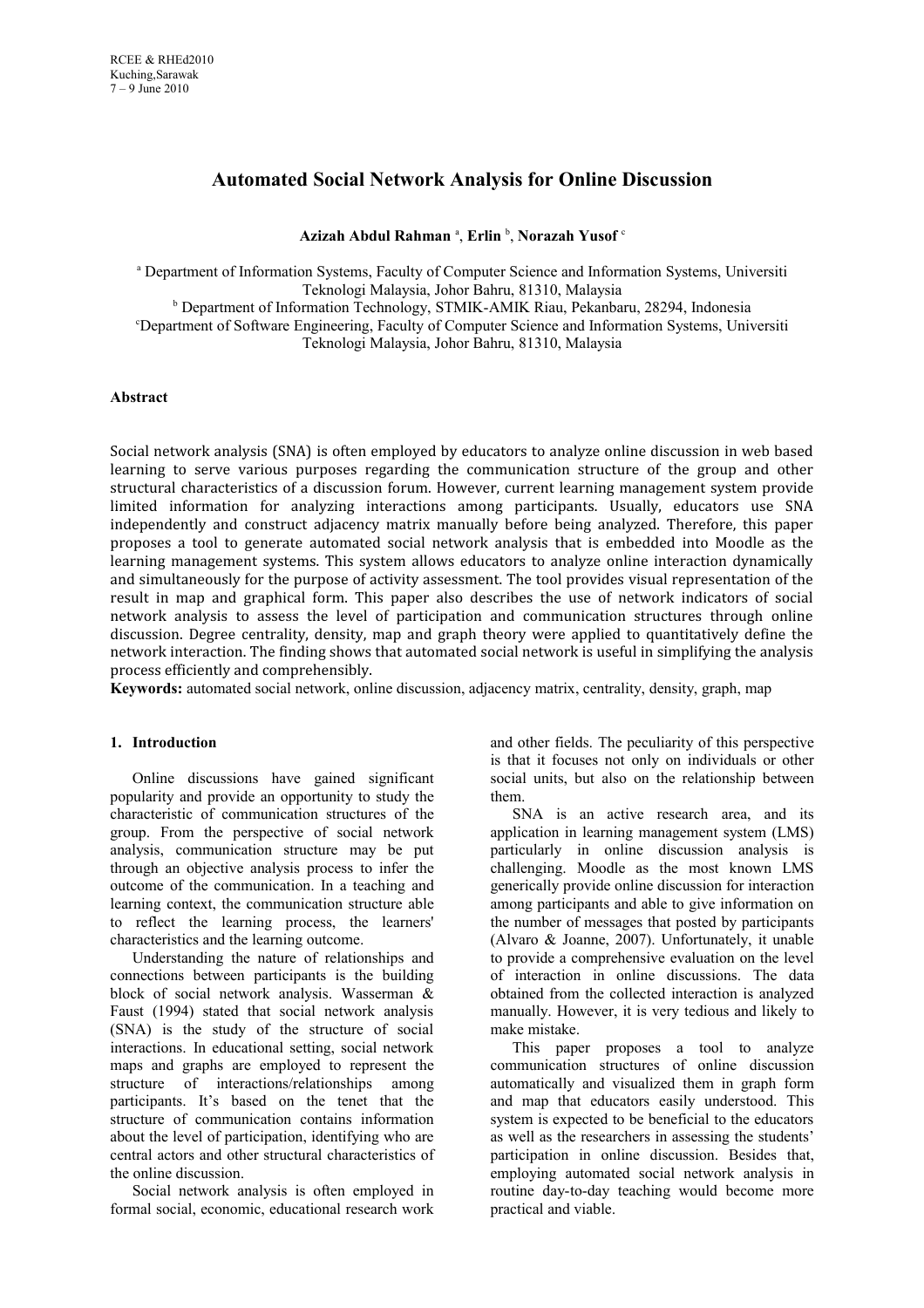# **2. Background**

Studying the social network analysis (SNA) of online interaction can serve several of purposes. In general, the purpose of social network analysis is to understand the communication structures of online discussion in e-learning environment. Previous research, study on SNA to identify students' interactions in online discussion. For Example, de Laat, et al., (2007) investigated the pattern of interaction in networked learning and computer supported collaborative learning; and Pena-Shaff & Nicholls (2004) studied the students' interaction and meaning construction in computer bulletin board discussion. Another purpose of social network analysis is to assist in online learning discussion where the quantity of interaction is considered prominent (Suh & Lee, 2006).

Social network analysis has also been applied in monitoring the learning progress of students. For example, Willging (2005); Erlin, et al., (2009) applied centrality and density to identify who are central actors in the network and the level of engagement among participants, and from it inferred the learning progress of the cohort.

Unfortunately, most of them used SNA independently. Currently, LMS does not provided information regarding the communication structures since it is not embedded with SNA. The educators of an online class are not supported with structural indicators that would allow them to evaluate the participation and interaction among students in their classes. In many instances, only statistical information, such as frequency of postings is provided. However, it is not a very useful measurement for the interaction activity.

Traditionally, educators or researchers calculate the quantity of interaction manually and then convert them in adjacency matrix before being analyzed by SNA. Furthermore, educator will rebuild a new adjacency matrix for each different session from the same online interaction. It is labour-intensive task, time consuming and low accuracy. Therefore, this study proposes an automated SNA tool that can be embedded into LMS in order to provide a dynamic picture of online interaction. The following section will describe how the automated tool work and show the automation changes occur in every session.

### **3. Creating Adjacency Matrix**

In the first step, the tool will create an adjacency matrix. It depicts the current state of the activity in online interaction. The educators can learn and monitor to detect the less active student at early stage and encourage them to participate actively in the next session.

Table 1,2 and 3 shows three sessions of the online discussion in the adjacency matrix form. The data presented in this matrix is captured automatically from online discussion. The adjacency matrix dynamically adjusts to the new data according to any changes post and reply that have been made by each participant. This is as basis for further processing by the tool to determine the network indicators of SNA.

### Table 1. Adjacency Matrix of Session 1

|                   |                         |                      |                 |                                                       |                |                      |                |              |                | Main Node   B Degree   B Degree Centrality   E Map   G Graph   D Exit |  |
|-------------------|-------------------------|----------------------|-----------------|-------------------------------------------------------|----------------|----------------------|----------------|--------------|----------------|-----------------------------------------------------------------------|--|
| Adjacency Matrix  |                         | Link List            |                 | Social Network Analysis based on Message >> Main Node |                |                      |                |              |                |                                                                       |  |
| Adjacency Matrix  |                         |                      |                 |                                                       |                |                      |                |              |                |                                                                       |  |
|                   | admin<br>admin          | lili ayu             | rika<br>susanti | rani<br>khadi jah                                     | nilda<br>putri | susan<br>kimia       | citra<br>diana | erlin<br>baw | Total          |                                                                       |  |
| admin<br>admin    | $\theta$                | $\ddot{\phantom{0}}$ | 0               | $\mathbf{0}$                                          | $\mathbf{0}$   | $\ddot{\phantom{0}}$ | o              | 1            | $\overline{a}$ |                                                                       |  |
| lili ayu          | 1                       | $\mathbf{r}$         | O.              | 1                                                     | $\mathbf{r}$   | Ď.                   | O.             | ĥ.           | $\overline{2}$ |                                                                       |  |
| rika.<br>susanti  | 1                       | $\overline{1}$       | n.              | $\Omega$                                              | 1              | n.                   | n              | n.           | ä              |                                                                       |  |
| rani<br>khadi jah | $\theta$                | $\ddot{\phantom{0}}$ | ٥               | $\mathbf{0}$                                          | $\mathbf{0}$   | ٥                    | 0              | $\mathbf{0}$ | 4              |                                                                       |  |
| nilda<br>putri    | 1                       | $\mathbf{0}$         | 1               | $\mathbf{0}$                                          | $\mathbf{0}$   | $\mathbf{0}$         | o              | 0            | $\overline{2}$ |                                                                       |  |
| susan<br>kimia    | $\mathbf{r}$            | $\mathbf{0}$         | n.              | $\Omega$                                              | $\overline{1}$ | n.                   | n.             | n.           | 4              |                                                                       |  |
| citra<br>diana    | $\theta$                | $\overline{2}$       | ٥               | $\mathbf{0}$                                          | $\mathbf{0}$   | ٥                    | ٥              | 0            | $\overline{2}$ |                                                                       |  |
| erlin.<br>bayu    | $\mathbf{0}$            | $\overline{1}$       | $\mathbf{0}$    | 1                                                     | $\mathbf{0}$   | $\mathbf{0}$         | $\mathbf{0}$   | 0            | $\overline{2}$ |                                                                       |  |
| Total             | $\overline{\mathbf{3}}$ | 6                    | 1               | $\overline{2}$                                        | $\overline{2}$ | 1                    | $\overline{0}$ | 1            | 16             |                                                                       |  |

Table 2. Adjacency Matrix of Session 2



Table 1 show the total number of interactions that occurs in the first session is 16. In the second session that is shown in table 2, total number of interactions increased to 24. Admin, student Lili and student Erlin make one additional interaction while student Susan and student Rani, make two and three additional interaction respectively. Other students make no changes. Moreover, in the third session (table 3), a total of interaction becomes 43 which is almost double the number of interaction in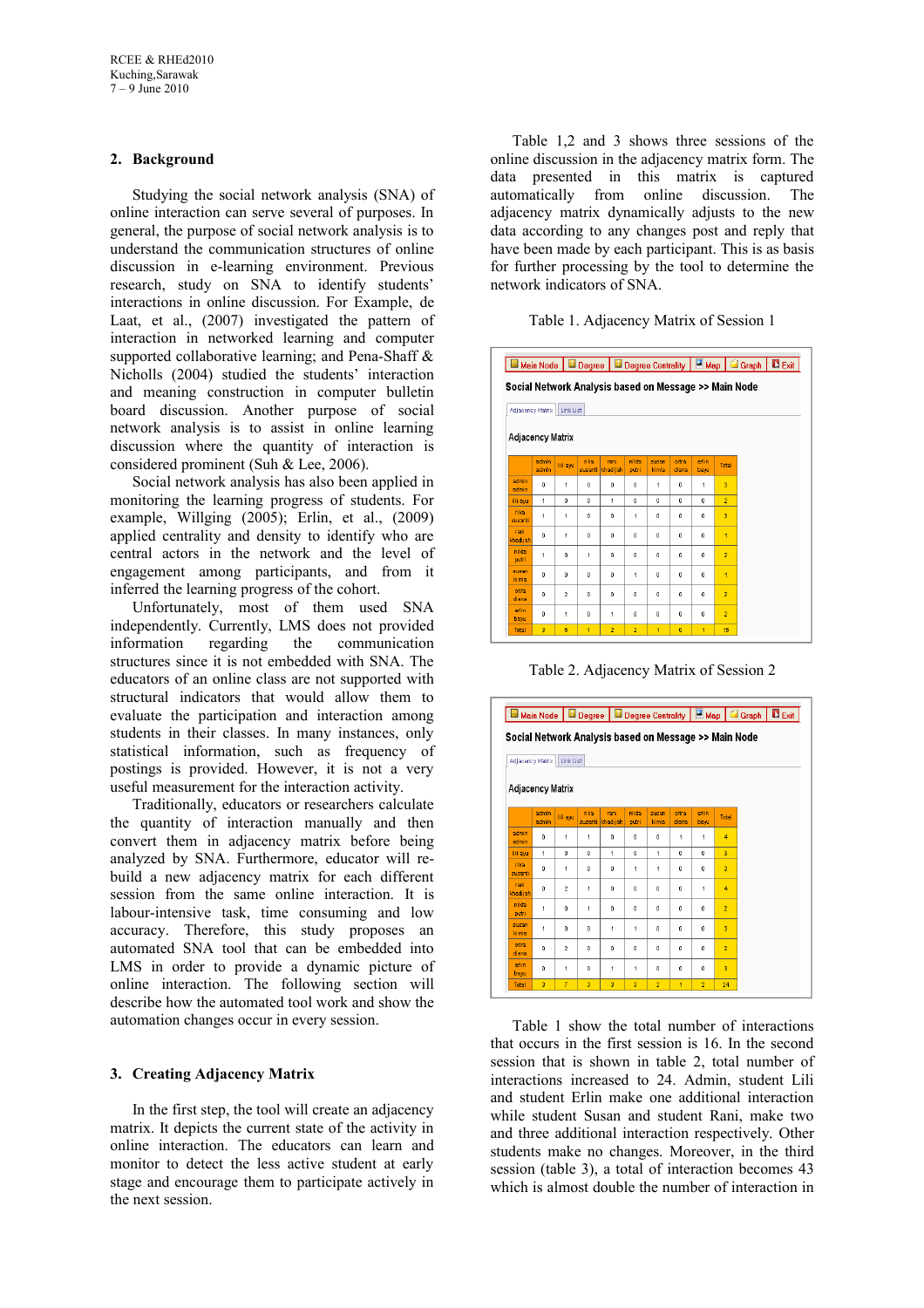session 2. Meaning that student are more active in posting their ideas or suggestions in the last session.

Table 3. Adjacency Matrix of Session 3

|                  |                |                |                 |                                                       |                |                |                |                |                | Main Node   B Degree   B Degree Centrality   B Map   G Graph   B Exit |  |
|------------------|----------------|----------------|-----------------|-------------------------------------------------------|----------------|----------------|----------------|----------------|----------------|-----------------------------------------------------------------------|--|
|                  |                |                |                 | Social Network Analysis based on Message >> Main Node |                |                |                |                |                |                                                                       |  |
| Adjacency Matrix |                | Link List      |                 |                                                       |                |                |                |                |                |                                                                       |  |
| Adjacency Matrix |                |                |                 |                                                       |                |                |                |                |                |                                                                       |  |
|                  | admin<br>admin | lili ayu       | rika<br>susanti | rani<br>khadijah                                      | nilda<br>putri | susan<br>kimia | citra<br>diana | erlin<br>bayu  | Total          |                                                                       |  |
| admin<br>admin   | $\mathbf{0}$   | 1              | 1               | 1                                                     | 1              | $\mathbf{0}$   | 1              | 1              | 6              |                                                                       |  |
| lili ayu         | $\overline{2}$ | $\bf{0}$       | $\Omega$        | $\overline{2}$                                        | $\Omega$       | $\overline{2}$ | $\Omega$       | $\Omega$       | $\mathbf{B}$   |                                                                       |  |
| rika<br>susanti  | 1              | 1              | $\mathbf{0}$    | 1                                                     | $\overline{2}$ | 1              | $\mathbf{0}$   | $\mathbf{0}$   | 6              |                                                                       |  |
| rani<br>khadijah | 1              | 3              | 1               | ٥                                                     | $\mathbf{0}$   | $\mathbf{0}$   | $\mathbf{0}$   | $\overline{2}$ | $\overline{7}$ |                                                                       |  |
| nilda<br>putri   | 1              | 1              | $\overline{2}$  | ٥                                                     | $\theta$       | $\mathbf{0}$   | $\mathbf{0}$   | 1              | 6              |                                                                       |  |
| susan<br>kimia   | 1              | $\bf{0}$       | $\bf{0}$        | 1                                                     | $\overline{2}$ | $\mathbf{0}$   | 1              | 0              | 5              |                                                                       |  |
| citra<br>diana   | $\mathbf{0}$   | $\overline{c}$ | $\bf{0}$        | 1                                                     | $\mathbf 0$    | $\mathbf{0}$   | $\mathbf{0}$   | $\bf{0}$       | 3              |                                                                       |  |
| erlin<br>bayu    | $\mathbf{0}$   | 1              | $\overline{2}$  | $\ddot{\phantom{0}}$                                  | 1              | $\mathbf{0}$   | $\mathbf{0}$   | $\mathbf{0}$   | 6              |                                                                       |  |
| <b>Total</b>     | 6              | 9              | 6               | $\overline{7}$                                        | 6              | 3              | $\overline{2}$ | 4              | 43             |                                                                       |  |

It is clearly illustrated the temporal of online class discussion at any session and also showed which participants responded and posts to each other and how often they did so.

#### **4. Creating Current Network**

In order to measure the current network the tool will calculate four network indicators of SNA. There are degree, degree centrality, density and network degree centralization index. Saltz, et al., (2004) argued that the simplest and most intuitive, within a student-focused online discussion, is degree centrality. This is the measure of interaction regardless of the send/receive directionality (i.e. it measures the volume of activity/messages). Degree centrality is presented by in-degree centralitycounting the number of replies to the messages posted by the student and out-degree centralitycounting the number of messages sent by the student. The formulas of degree centrality included in-degree centrality and out-degree centrality are as follows:

(1)  
\n
$$
\left( di(Mi) = \frac{di}{g-1} \right)
$$
\n
$$
\left( do(Mo) = \frac{do}{g-1} \right)
$$
\n(2)

In  $(1)$ ,  $d_i(M_i)$  is a participant's in-degree centrality,  $d_i$  is the sum of messages received by the participant from other participants. In (2),  $d_0(M_0)$  is the participant's out-degree centrality, *do* is the sum of messages that the participant sends toward others and *g* is the number of participants in the group.

Secondly, a density that provides a measure of the overall connections between the participants. This gives an indication of the level of engagement in the network (Scott, 2000). The formula to calculate density can be expressed as:

(3)

In  $(3)$ , *W* is the number of communicative link and *n* is the maximum number of possible link.

 $\overline{\phantom{a}}$  $\left( \begin{array}{c} 1 \end{array} \right)$ 

 $=\frac{n}{n(n-1)}$ *Density* =  $\frac{W}{(1 + \epsilon)^{1}}$ 

Density =  $\frac{n}{p(n-1)}$ 

I l ſ

Lastly, network degree centralization index is an indicator for analyzing the network as a whole based on actor's degree centrality. It gives an idea about the dependency of the network on the activity of small group of participants (Martinez et al., 2003). More precisely, network degree centralization index is defined as

Sum over node *a* of (max centr. In G – centr. of node *a*) -------------------------------------------------------------------- Max value of the sum in all graphs on the same  $#$  of node

All the above formulas are used as the basis for making automated algorithm in network density, degree centrality and network degree centralization index of the online discussion.

Table 4, 5 and 6 shows the output summary from three network indicators; network density, indegree and out-degree. This picture is derived from the adjacency matrix tables that have been generated in the previous process. From session 1, 2 and 3 we can see and assess the degree and the network density, which occurs in the online class discussion dynamically.

Table 4. Network Density, In-degree and Out-Degree at Session 1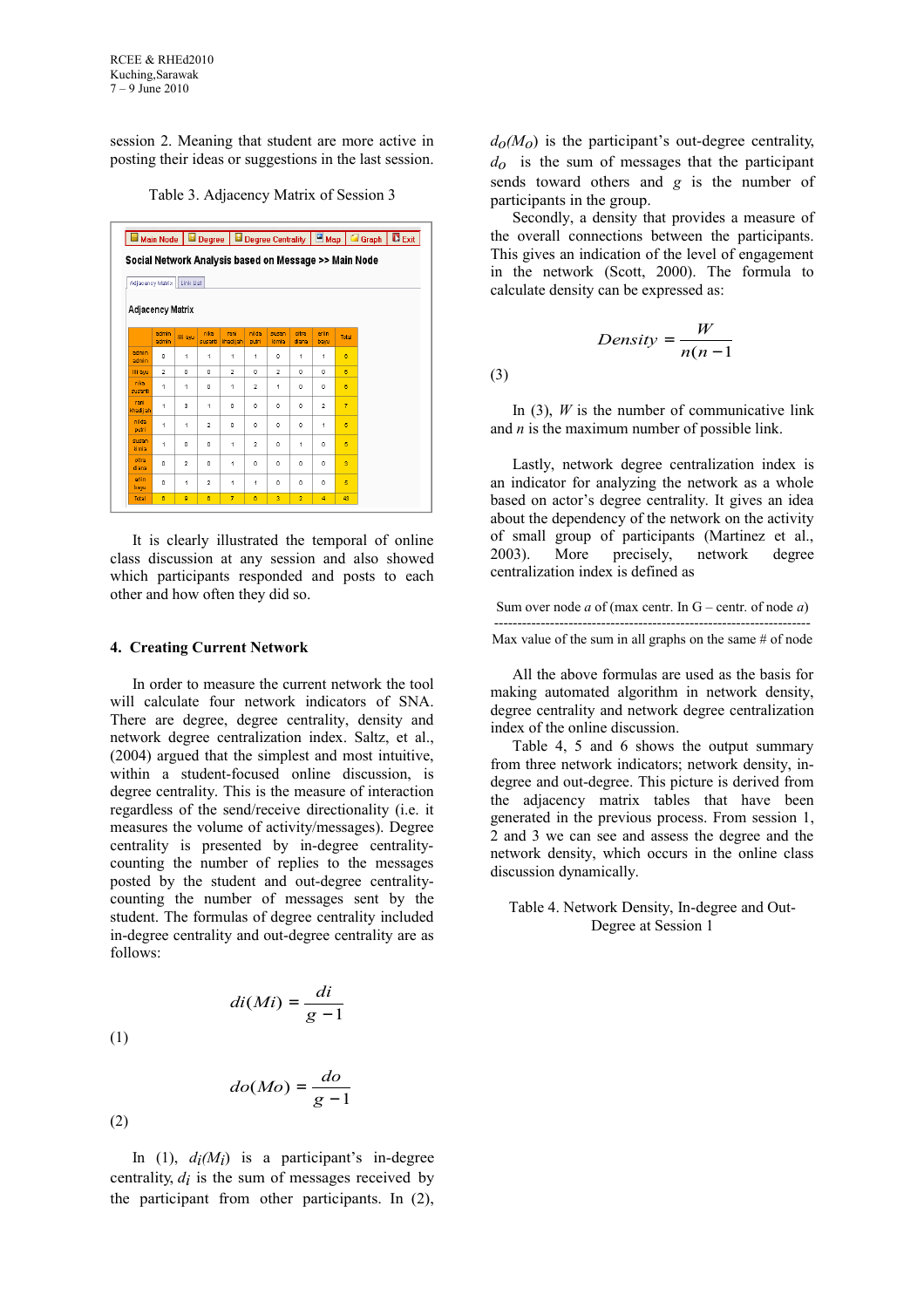|                                                                                                                | Network Density: 0.286 |                |                |
|----------------------------------------------------------------------------------------------------------------|------------------------|----------------|----------------|
|                                                                                                                |                        |                |                |
| Measures                                                                                                       |                        |                | Values         |
|                                                                                                                |                        | In-Degree      | Out-Degree     |
| Sum                                                                                                            |                        | 16             | 16             |
| Mean                                                                                                           |                        | $\overline{2}$ | $\overline{2}$ |
| Std. Dev.                                                                                                      |                        | 1.73           | 0.71           |
| Min                                                                                                            |                        | $\circ$        | 1              |
| Max                                                                                                            |                        | 6              | 3              |
| # of isolate                                                                                                   |                        |                | o              |
|                                                                                                                |                        |                |                |
|                                                                                                                |                        |                |                |
| admin admin<br>4                                                                                               | 3                      | 3              |                |
|                                                                                                                | 6                      | $\overline{2}$ |                |
| rika susanti.<br>Ŕ                                                                                             | 1                      | 3              |                |
|                                                                                                                | $\overline{2}$         | 1              |                |
| nilda putri                                                                                                    | $\overline{a}$         | $\overline{a}$ |                |
|                                                                                                                | 1                      | 1              |                |
| 2 lili ayu<br>4 rani khadijah<br>5<br>citra diana                                                              | o                      | $\overline{a}$ |                |
| In-Degree and Out-Degree<br># Participant Name In-Degree Out-Degree<br><b>B</b> susan kimia<br>erlin bayu<br>8 | 1                      | $\overline{2}$ |                |

From report on table 4, 5, and 6, it is clear that the tool can give a dynamic illustration of each degree value changes that appears during a certain period of discussion forums. In session 1 (table 4) student Lili received the most reply with the value of 6 (in-degree), while student Citra received the least (she did not get any replies, in-degree is 0). For temporal state, in the session 1, the highest participation rate in posting the message are admin and student Rika with values of out-degree centrality of 3 and the lowest is student Rani with 1 as the values of out-degree.

It looks different in the second session (table 5). Student Rani who was previously a student of the lowest participation rate (out-degree is 1), in the second session, occupied the highest position with the admin (out-degree is 4). In the last session (table 6) student Rani achieved the first position in the number of posting message with the value of out-degree 7. Student Lili was at top position levels in receiving replies from others with value of outdegree 9.

Table 5. Network Density, In-degree and Out-Degree at Session 2

| Network Density: 0.429                                                                                                                                  |                |                |            |                |
|---------------------------------------------------------------------------------------------------------------------------------------------------------|----------------|----------------|------------|----------------|
| Measures                                                                                                                                                |                | Values         |            |                |
|                                                                                                                                                         |                | In-Degree      | Out-Degree |                |
| Sum                                                                                                                                                     |                | 24             |            | 24             |
| Mean                                                                                                                                                    |                | 3              |            | 3              |
| Std. Dev.                                                                                                                                               |                | 1.66           |            | 0.71           |
| Min                                                                                                                                                     |                | 1              |            | $\overline{2}$ |
| Max                                                                                                                                                     |                | 7              |            | 4              |
| # of isolate                                                                                                                                            |                |                |            |                |
|                                                                                                                                                         |                |                |            | $\mathbf 0$    |
|                                                                                                                                                         |                |                |            |                |
| admin admin                                                                                                                                             | 3              | 4              |            |                |
| lili ayu                                                                                                                                                | 7              | 3              |            |                |
| rika susanti                                                                                                                                            | 3              | 3              |            |                |
|                                                                                                                                                         | 3              | 4              |            |                |
| nilda putri                                                                                                                                             | 3              | $\overline{2}$ |            |                |
|                                                                                                                                                         | $\overline{2}$ | 3              |            |                |
| citra diana                                                                                                                                             | 1              |                |            |                |
| In-Degree and Out-Degree<br># Participant Name In-Degree Out-Degree<br>2<br>ä<br>4 rani khadijah<br>5<br><mark>6</mark> susan kimia.<br>erlin bayu<br>8 | $\overline{2}$ | $\frac{2}{3}$  |            |                |

Table 4, 5 and 6 also shows the network density values that indicate how active the participants in the online discussion and can show how dense is the overall participation. The network density values increased from one session to the next session. In session 1, the value of network density is 0.286 which means that few participants connected to other participants. In the second session density values have increased to 0.429 while the third session network density value is 0.768 which means that more than 50% participant connected to each others. When the density is 0, the network is without any connection; and when the density is 100% or 1, all the participants of a network are connected to one another. Based on the network density value in the three tables (0.286, 0.429, 0.768), it shows that the participation become more active at every next session. Thus, educators can then analyze the interaction pattern of the group during discussion.

Table 6. Network Density, In-degree and Out-Degree at Session 3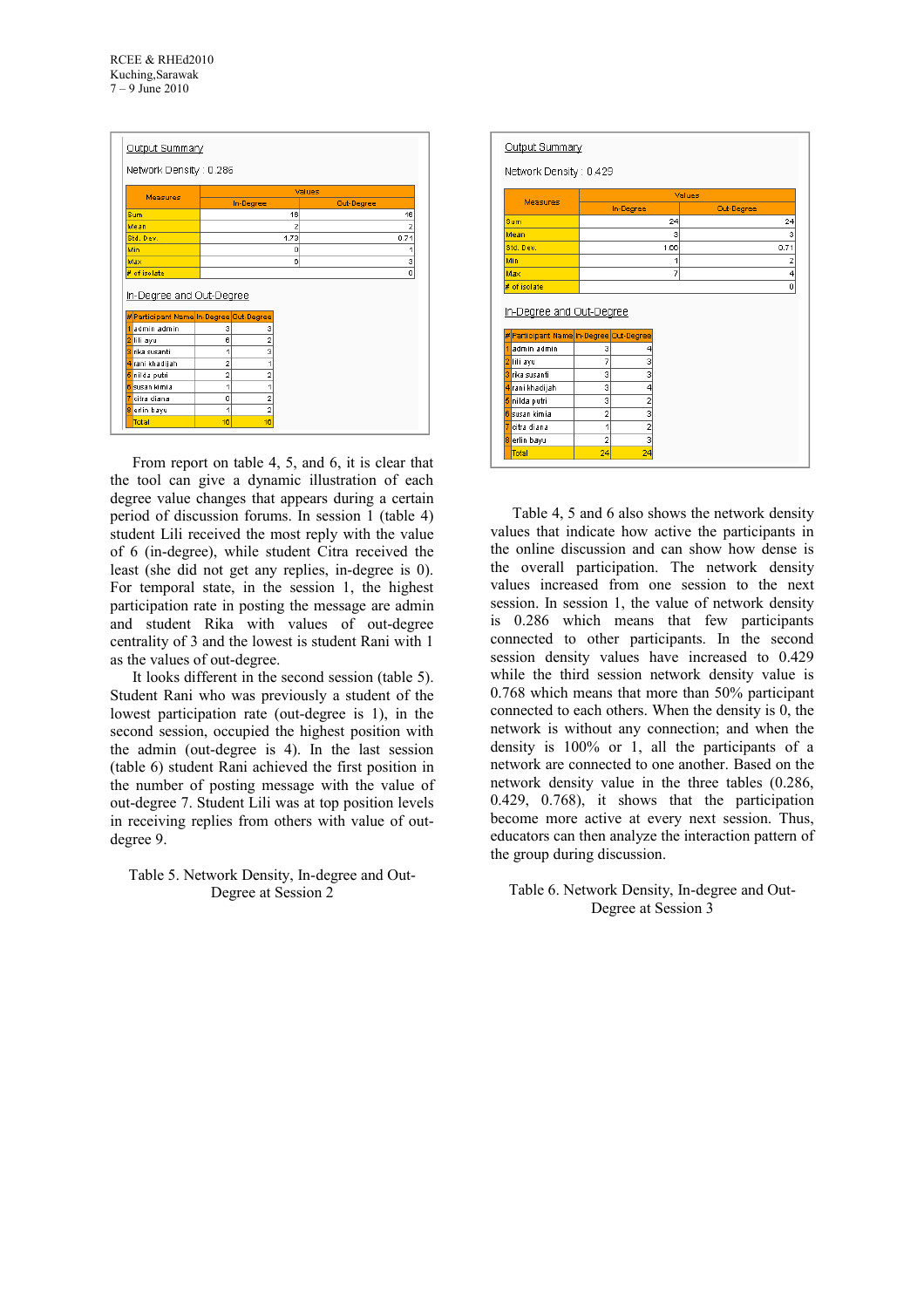| Network Density: 0.768                                                                                              |                |           |                |        |            |
|---------------------------------------------------------------------------------------------------------------------|----------------|-----------|----------------|--------|------------|
|                                                                                                                     |                |           |                | Values |            |
| Measures                                                                                                            |                | In-Degree |                |        | Out-Degree |
| Sum                                                                                                                 |                |           | 43             |        | 43         |
| Mean                                                                                                                |                |           | 5.38           |        | 5.38       |
| Std. Dev.                                                                                                           |                |           | 2.12           |        | 0.84       |
| Min                                                                                                                 |                |           | $\overline{2}$ |        | 3          |
| Max                                                                                                                 |                |           | 9              |        | 7          |
| # of isolate                                                                                                        |                |           |                |        |            |
|                                                                                                                     |                |           |                |        |            |
|                                                                                                                     |                |           |                |        | 0          |
| admin admin                                                                                                         | 6              | 6         |                |        |            |
| lili ayu                                                                                                            | 9              | 6         |                |        |            |
| rika susanti                                                                                                        | 6              | 6         |                |        |            |
|                                                                                                                     | 7              | 7         |                |        |            |
| nilda putri                                                                                                         | 6              | 5         |                |        |            |
| susan kimia                                                                                                         | 3              | 5         |                |        |            |
| citra diana.                                                                                                        | $\overline{2}$ | 3         |                |        |            |
| In-Degree and Out-Degree<br># Participant Name In-Degree Out-Degree<br>ā<br>4 rani khadijah<br>R<br>erlin bayu<br>8 | 4              | 5         |                |        |            |

Table 4, 5 and 6 also shows the network density values that indicate how active the participants in the online discussion and can show how dense is the overall participation. The network density values increased from one session to the next session. In session 1, the value of network density is 0.286 which means that few participants connected to other participants. In the second session density values have increased to 0.429 while the third session network density value is 0.768 which means that more than 50% participant connected to each others. When the density is 0, the network is without any connection; and when the density is 100% or 1, all the participants of a network are connected to one another. Based on the network density value in the three tables (0.286, 0.429, 0.768), it shows that the participation become more active at every next session. Thus, educators can then analyze the interaction pattern of the group during discussion.

Table 7 shows the output summary of the degree centrality and network degree centralization index in the last session. Participant in-degree centrality varied between 0.2857 and 1.2857 and out-degree centrality varied between 0.4286 and 1. It shows that all participants play even role in sending messages, while some participants receiving more messages than the others.

Table 7. Degree Centrality and Network Degree Centralization Index at Session 3

| In-Degree Centrality<br>Out-Degree Centrality<br>0.7678<br>0.7679<br>0.3234<br>0.1697<br>0.2857<br>0.4286<br>1.2857<br>1<br><u>In-Degree and Out-Degree Centrality</u><br># Participant Name In-Degree Centrality Out-Degree Centrality <br>admin admin.<br>0.8571<br>0.8571<br>1.2857<br>0.8571<br>rika susanti.<br>0.8571<br>0.8571<br>4 rani khadijah<br>1<br>0.7143<br>0.8571<br>nilda putri<br><mark>B</mark> kusan kimia.<br>0.4286<br>0.7143<br>citra diana<br>0.2857<br>0.4286<br>0.5714<br>0.7143<br>erlin bayu<br>Total<br>6.1427<br>6.1428 | <b>Measures</b> |  | Values |  |
|-------------------------------------------------------------------------------------------------------------------------------------------------------------------------------------------------------------------------------------------------------------------------------------------------------------------------------------------------------------------------------------------------------------------------------------------------------------------------------------------------------------------------------------------------------|-----------------|--|--------|--|
|                                                                                                                                                                                                                                                                                                                                                                                                                                                                                                                                                       |                 |  |        |  |
|                                                                                                                                                                                                                                                                                                                                                                                                                                                                                                                                                       | Mean            |  |        |  |
|                                                                                                                                                                                                                                                                                                                                                                                                                                                                                                                                                       | Std. Dev.       |  |        |  |
|                                                                                                                                                                                                                                                                                                                                                                                                                                                                                                                                                       | Min             |  |        |  |
|                                                                                                                                                                                                                                                                                                                                                                                                                                                                                                                                                       | Max             |  |        |  |
|                                                                                                                                                                                                                                                                                                                                                                                                                                                                                                                                                       | lili ayu        |  |        |  |
|                                                                                                                                                                                                                                                                                                                                                                                                                                                                                                                                                       |                 |  |        |  |
|                                                                                                                                                                                                                                                                                                                                                                                                                                                                                                                                                       |                 |  |        |  |
|                                                                                                                                                                                                                                                                                                                                                                                                                                                                                                                                                       |                 |  |        |  |
|                                                                                                                                                                                                                                                                                                                                                                                                                                                                                                                                                       |                 |  |        |  |
|                                                                                                                                                                                                                                                                                                                                                                                                                                                                                                                                                       | 5               |  |        |  |
|                                                                                                                                                                                                                                                                                                                                                                                                                                                                                                                                                       |                 |  |        |  |
|                                                                                                                                                                                                                                                                                                                                                                                                                                                                                                                                                       |                 |  |        |  |
|                                                                                                                                                                                                                                                                                                                                                                                                                                                                                                                                                       |                 |  |        |  |
|                                                                                                                                                                                                                                                                                                                                                                                                                                                                                                                                                       | 8               |  |        |  |
|                                                                                                                                                                                                                                                                                                                                                                                                                                                                                                                                                       |                 |  |        |  |
|                                                                                                                                                                                                                                                                                                                                                                                                                                                                                                                                                       |                 |  |        |  |
| <b>Network Degree Centralization Index</b>                                                                                                                                                                                                                                                                                                                                                                                                                                                                                                            |                 |  |        |  |
|                                                                                                                                                                                                                                                                                                                                                                                                                                                                                                                                                       | In : 59.18 %    |  |        |  |

This table also shows the network degree centralization score for in-degree is 59.18% means that few students who have score high in-degree centrality (student Lili and student Rani). The high score shows the uneven interaction in receiving the messages. Most of the student score is low in indegree centrality (student Citra, student Susan and student Erlin) and the other three are medium (Admin, Student Nilda and student Rika). Different conditions shown in the network degree centralization for the out-degree centrality is 26.53%. This value is low, means that overall participants is even in sending the messages, not only dominated by few participants. Moong (2007) argued that when the measure of network degree centralization is large, it means that few participants are highly central and the remaining participants occupy much less central positions in the network. Conversely, if the network centralization is low, it means that the network is populated. Compare these two values, it shows that these groups involved more better in sending messages.

### **5. Map and Graph**

As a way to address the visualization of online discussion, we presented graph in figure 1-3 and map in figure 4-6 for marking up the rhetorical structure of online interaction in threaded forum. The SNA tool enable automatically analysis level of participation and visualization them in graph and map.

This graph is set up using 5 layers. The limitation value of each layer depends on the maximum and minimum value of degree centrality. The formula for the difference in the value of max and min values can be express as: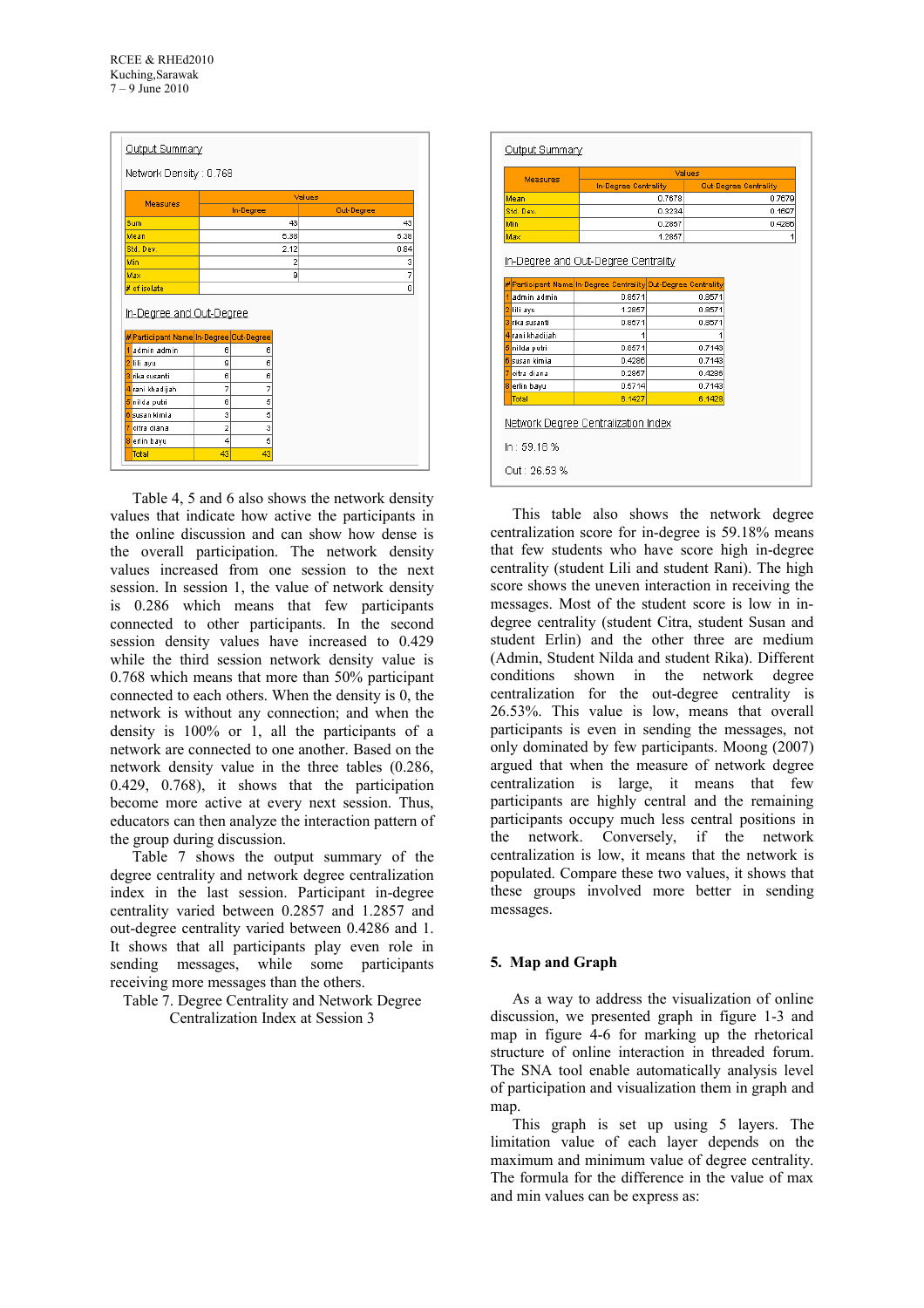*D* <sup>=</sup> (*N* max<sup>−</sup> *N* min)/ 5

List 1 is drawing algorithm for graphical of degree centrality.

- ------------------------------------------------------------- a. Layer detection: identify the number of layers;  $L=1...5$
- b. Boundary detection: identify the boundary value of each layer;  $L5 = Min$  of degree centrality, L4  $=$  L5 + *D*,..., L1=L2+*D*
- c. Display: arrange the nodes in a clockwise
- d. Permutation of node: for each layer find the permutation of each node according to its degree centrality value

-------------------------------------------------------------- List 1. Graph Algorithm

The placement of each student that represent as a node in the layer depends on its degree centrality. The greater the degree centrality will be closer to the center of the circle. Conversely, the smaller the degree centrality will be far away from the center of the circle (located at the outermost layer).

In the first session student Rani and student Susan in the position farthest from the center of the circle (at fifth layer) which means that they have the lowest degree centrality value (out-degree=1). Striking changes seen in the second session where student Rani at the position closer to the center of the circle which means that she is the most active student in posting a message to another student. Different circumstances presented by the student Citra, which at the end of the whole session he was in the lowest position with out-degree value of the lowest, so that her position was at fifth layer.



Figure 1. Graph of Out-Degree Centrality at Session 1



Figure 2. Graph of Out-Degree Centrality at Session 2



Figure 3. Graph of Out-Degree Centrality at Session 3

Moreover, there is vast literature and research in concerning automatic map drawing. Maps are represented by symbols such as circle or boxes for every node and drawing an arc between two nodes if they are connected by an edge. If the edge is directed, the direction is indicated by drawing an arrow.

According to Cruz (2009), there are five general styles of maps drawing; polyline drawing, planar straight-line drawing, orthogonal drawing, planar orthogonal straight-line drawing and visibility representation. Some drawings are better than others in conveying information on the map. Aesthetic criteria attempt to characterize readability by means of general optimization goals. This research employed planar straight-line drawing in angular resolution.

(3)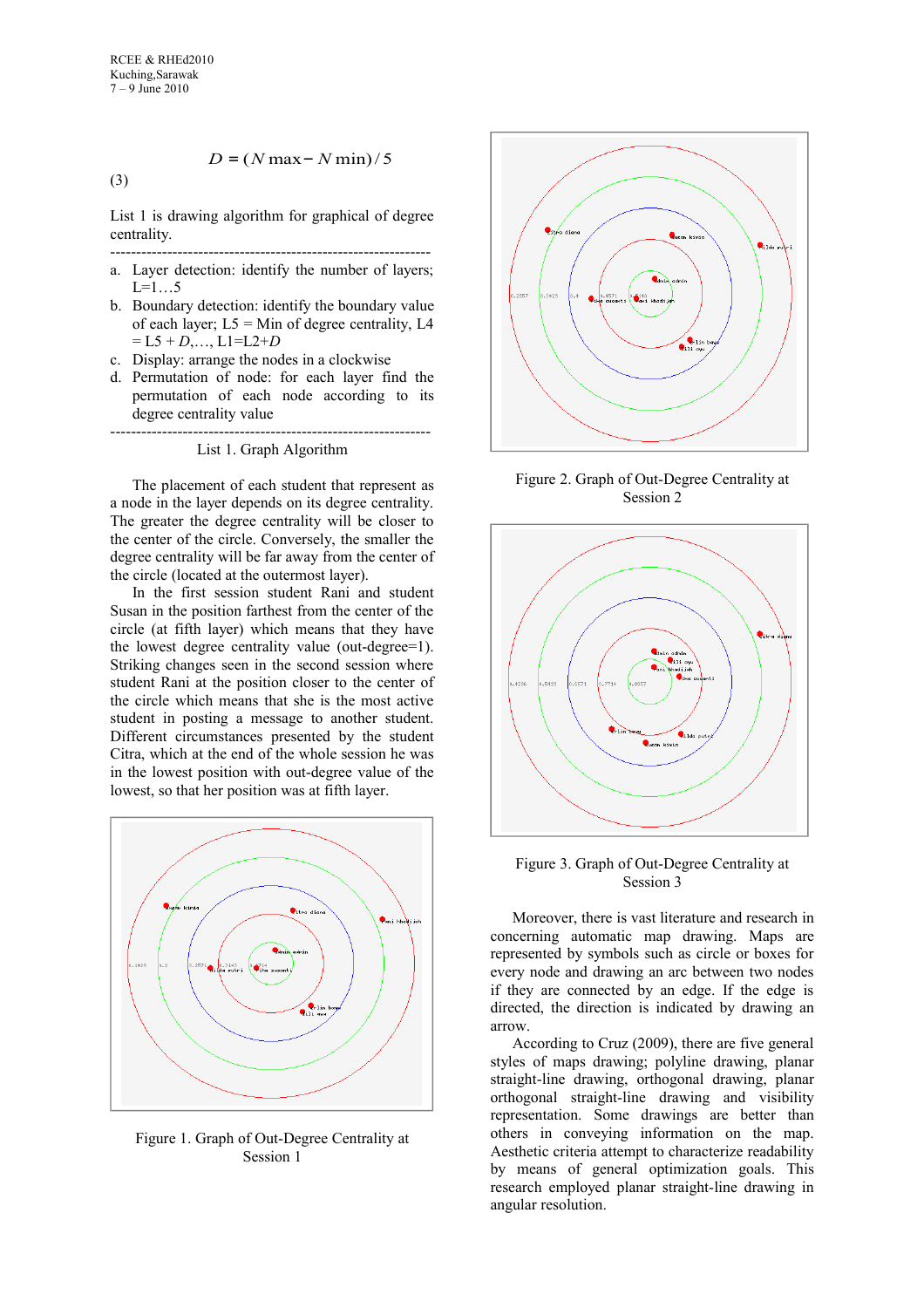### *Algorithm drawing map*

Finding a realization of a map  $M = (V, E)$  where  $V = \{v_1, v_2, v_3, v_4\}$  and  $E = \{\{v_1, v_2\}, \{v_3, v_4\}, \{v_1, v_2\} \}$ *v*<sub>4</sub><sup>*}*</sup>,  $\{v_1, v_2\}$ ,  $\{v_3, v_2\}$ ,  $\{v_2, v_4\}$  and given an abstract planar graph  $M = (V, E)$  find a map drawing of it using straight-line segments for edges. Two edge segments may intersect in (at most) one common endpoint.

Based on the algorithm above, a map was created for analyzing link interaction as shown in figure 4, 5 and 6. The graph below presents the link relations among students at session 1,2 and 3 of discussion. The map shows that, as time goes on, the scope of linkage expands from one student to others, and that the degree among students intensifies. The map provides a meaningful analysis on factors such as who is active in online discussion, who is central participant, whom the participant interacted with and who the leader of interaction.



Figure 4. Map of Out-Degree Centrality at Session 1



Figure 5. Map of Out-Degree Centrality at Session 2



Figure 6. Map of Out-Degree Centrality at Session 3

Fig. 4, 5 and 6 illustrates the interaction patterns between eight students in a directed graph. From figure 4 it can be said that student Lili get many replies and highest in term of in-degree centrality while Admin and student Rika highest in outdegree centrality meaning that they active in posting a message to other student. Student Rani, student Susan and student Citra interact only with student Lili. Moreover, student Citra interact in one way, meaning that they had been isolate from others. Also from this graph educators can detect who is involved with the discussion, who is active participant and who is lurker.

### **5. Conclusion**

This research proposed an automated tool for social network analysis that embedded into LMS. It is a possible solution for automatically depicting and analyzing relations that are established between participants in online interactions. It provides the visualization of online discussion in graph form and map presentation. The tool is found to be helpful for educators to analyze interaction dynamically. It enables educators to monitor students' interaction.

### **Acknowledgements**

This research was supported by Ministry of National Education of the Republic of Indonesia and Universiti Teknologi Malaysia.

# **References**

1. S. Wasserman & K. Faust, Social Network Analysis, Cambridge University Press, 1994.